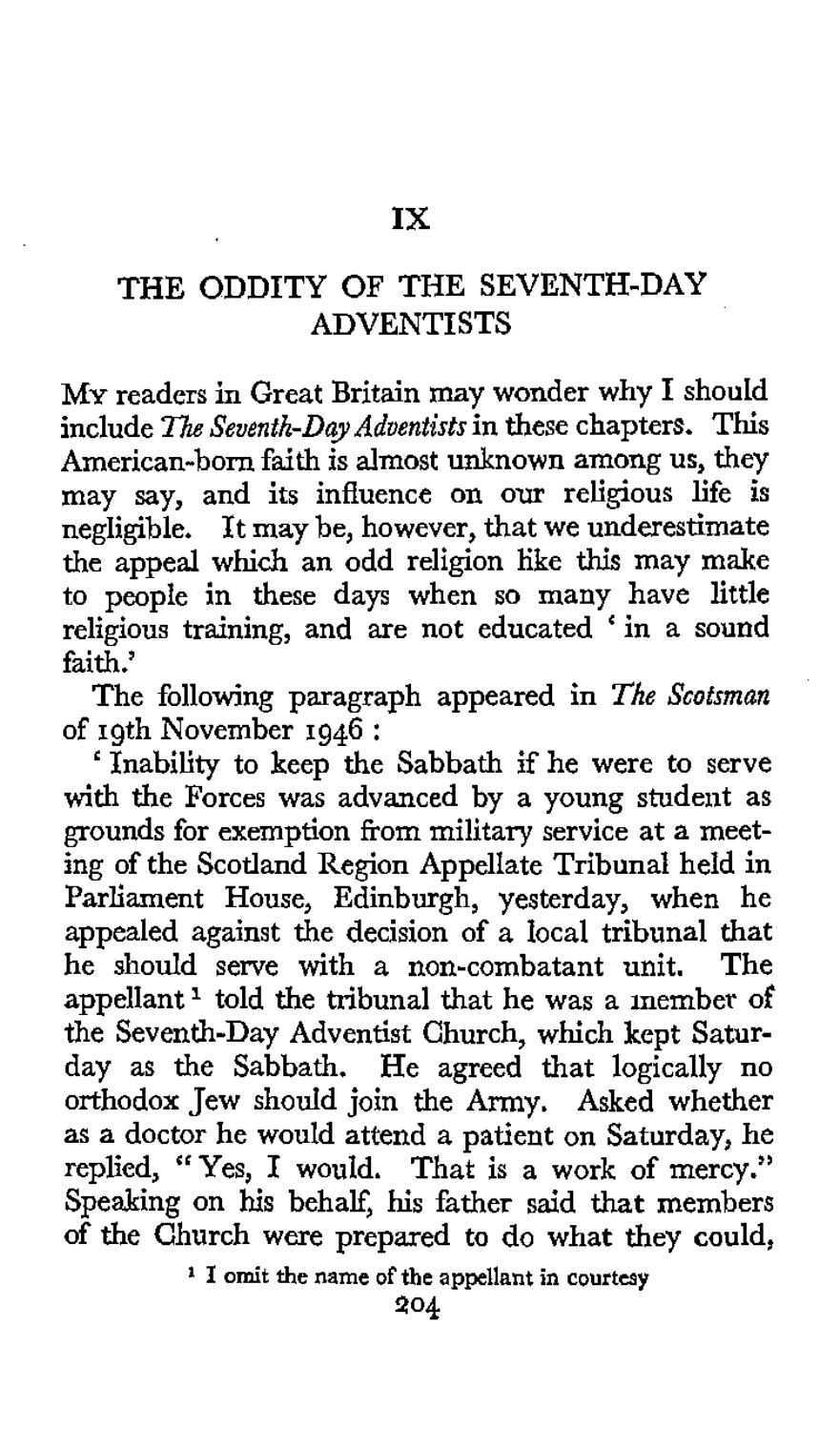provided they could keep the commandments. His son<br>intended to become a medical missionary. The intended to become a medical missionary. tribunal, under the chairmanship of *Sir* George Morton, K.C., decided to uphold the decision of the local tribunal.'

This chance excerpt may show that the Seventh-Day Adventists are not as unknown among us as we may imagine. In any case, they still exercise a considerable influence in the United States and the Dominions. When they celebrated the fiftieth year of their missionary work, the following appeared in one of *our* newspapers. < Those who are interested in the evangelistic, educational, and other philanthropic activities of the Seventh-Day Adventists, will be glad to know that in America they are celebrating the fiftieth anniversary of the founding of the missionary work **of** their de-In the last twenty-three years they have sent out **2,292** missionaries, of whom **1,335** sailed for foreign fields during the last decade. Work is now being done in **194** languages.'

Of course I cannot vouch for the accuracy of these figures. Moreover, we should remember an important point---the term ' missionary' among the Seventh-Day Adventists does not mean exactly what it means with most other churches. In Scotland, for instance, we In Scotland, for instance, we have to train and educate our missionaries through a long and exacting course of study and preparation. But every member of the Seventh-Day Adventist Church, after a short course of training, is expected **to**  be an agent and evangelist of their faith ; and it is his duty to proclaim his message, in and **out** of season, to any and all, In this perhaps they might well prove an inspiration or rebuke to most of **us. In** this particular at least they are certainly nearer **to** the practice and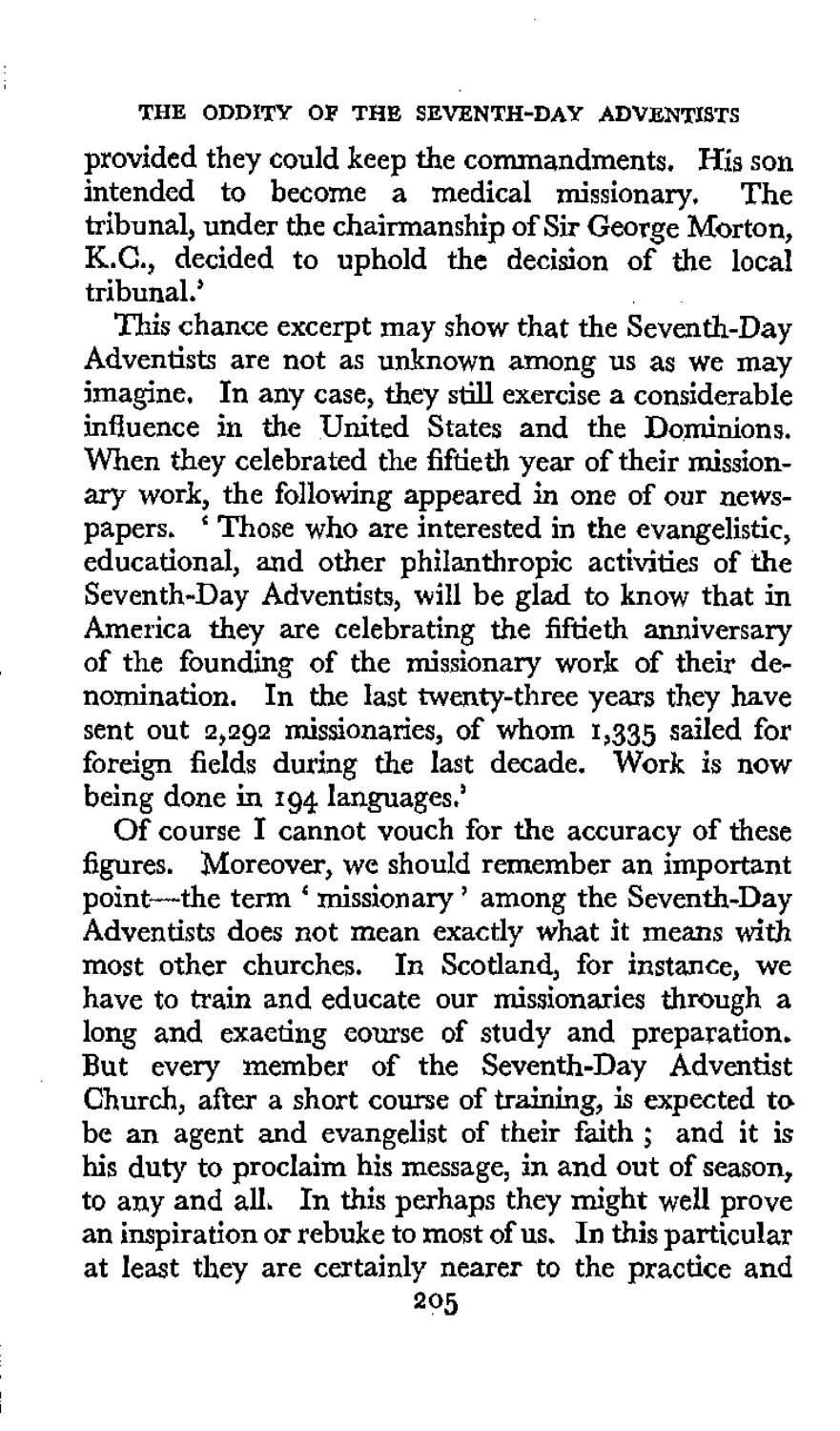passion of the early disciples than we often are. Unfortunately many of **us** have lost this *personal* outlook on the duty **of** evangelization. We so often pay for others to do our aggressive work-even if we remember to do that !

If then we assume that these figures, which I have quoted above, are correct and in any way official, we are forced to ask ourselves who and what the Seventh-Day Adventists are. Moreover, in addition to this, their creed raises a point of some small interest which has cropped up again and again in the history of the Church, especially among those whom **we** may justly call literalists.

**I** 

The origin of this Church dates back to the year **1831,**  when in the United States of America a man named William Miller announced that he had discovered from Bible prophecy the exact year and day when Jesus would make His Second Advent, and the end of our world would come. Miller was born at Pittsfield, Mass., in **I 782,** but **was** reared and educated at Low Hampton, **N.Y. He** was *a* farmer by profession, and had only the ordinary advantages of a country school education. He became **an** active member of the local Baptist Church, and began to study the Bible with great application, but with little historical knowledge or (critical judgment.

In spite of a hundred other similar predictions made throughout the past centuries-all of which were falsified-thousands of simple people accepted him as *<sup>a</sup>*' prophet,' and believed his predictions. Like all the others who have made similar calculations-similar but always **so** startlingly different-Miller based **his**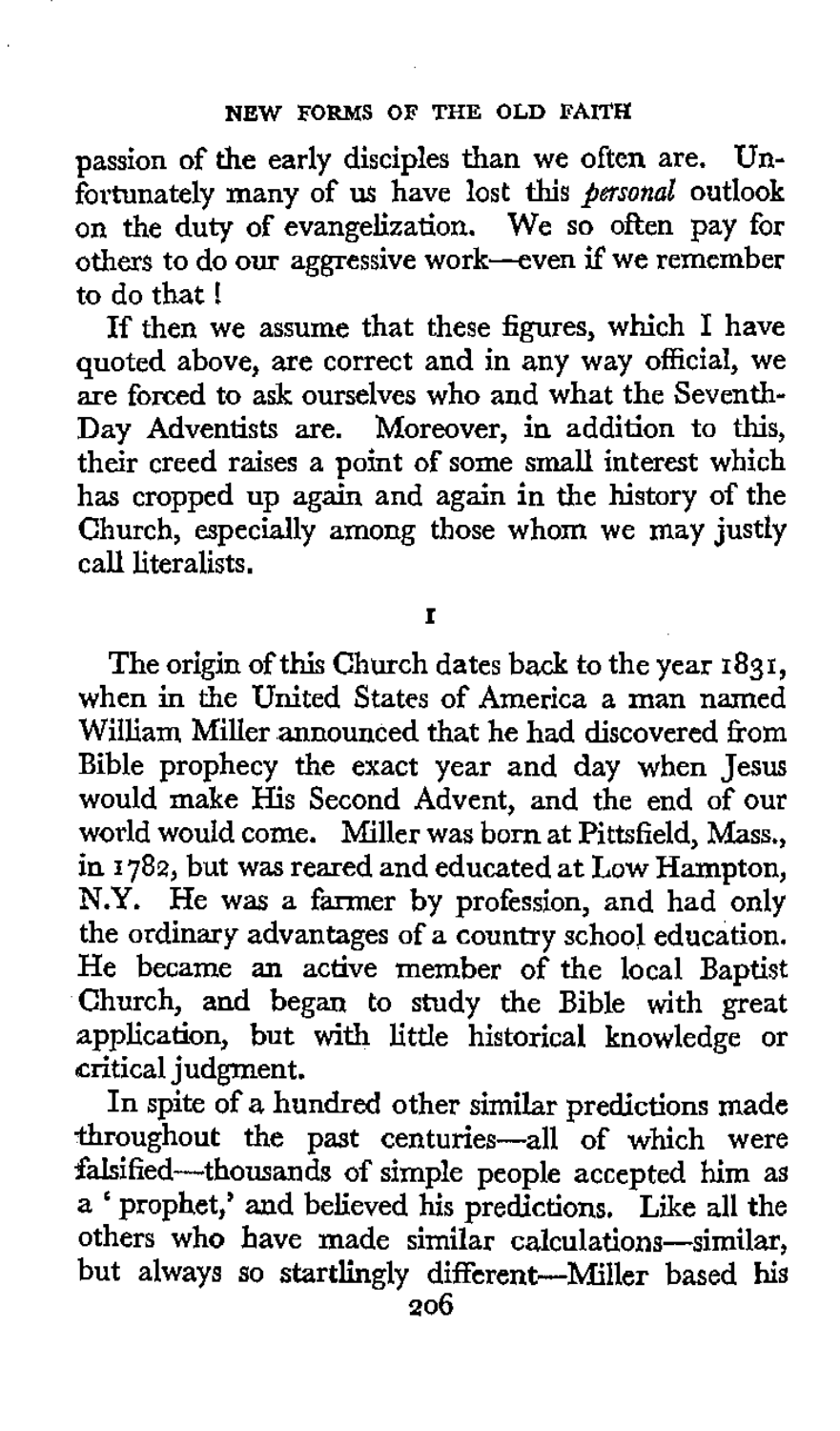conclusions on the obscure books of *Revelation* and *Daniel,* which he interpreted in a literal and arbitrary fashion. For the Second Coming he fixed on the year **1843.** Later, however, alleging that he had made a mistake in his arithmetic, he changed this to **1844.**  He did not see, poor man, that his alleged 'mistake' in arithmetic did not matter ; it was *arithmetic itself,* in any form, **as** applied to prophecy, that was the only mistake !

In that year, **1844,** according to his own startling words, ' the door would' be shut,' and there would be no more room for repentance-a terrible weapon of fear to the minds of simple or superstitious people. He and the Seventh-Day Adventists after him, asserted that the 'Day of Mercy' was finished, and no-one thereafter could either be converted or saved. What a ghastly message to preach in the name of **Jesus** Christ ! And what a travesty of the grace of **God** !

It is interesting to notice, in the by-going, how **a**  belief like this may affect simple people-and let **us**  remember the Americans of that day were level-headed, even ' hard-headed.' The following quotation from the Rev. D. M. Canright, who was himself' formerly a member and elder of the Seventh-Day Adventists, gives a short account of some of the social effects of this wild preaching. ' Millerism for about four years in a few states created a great excitement. Churches were divided and broken up ; pastors left their flocks to lecture on " time," while argument and strife were the order of the day. **As** the time set drew near, in thousands of cases, the Adventists not only left their work and their business, but gave up their property. Crops were left ungathered, goods were distributed freely, **so** that many who had been well-to-do were left penniless. After **the**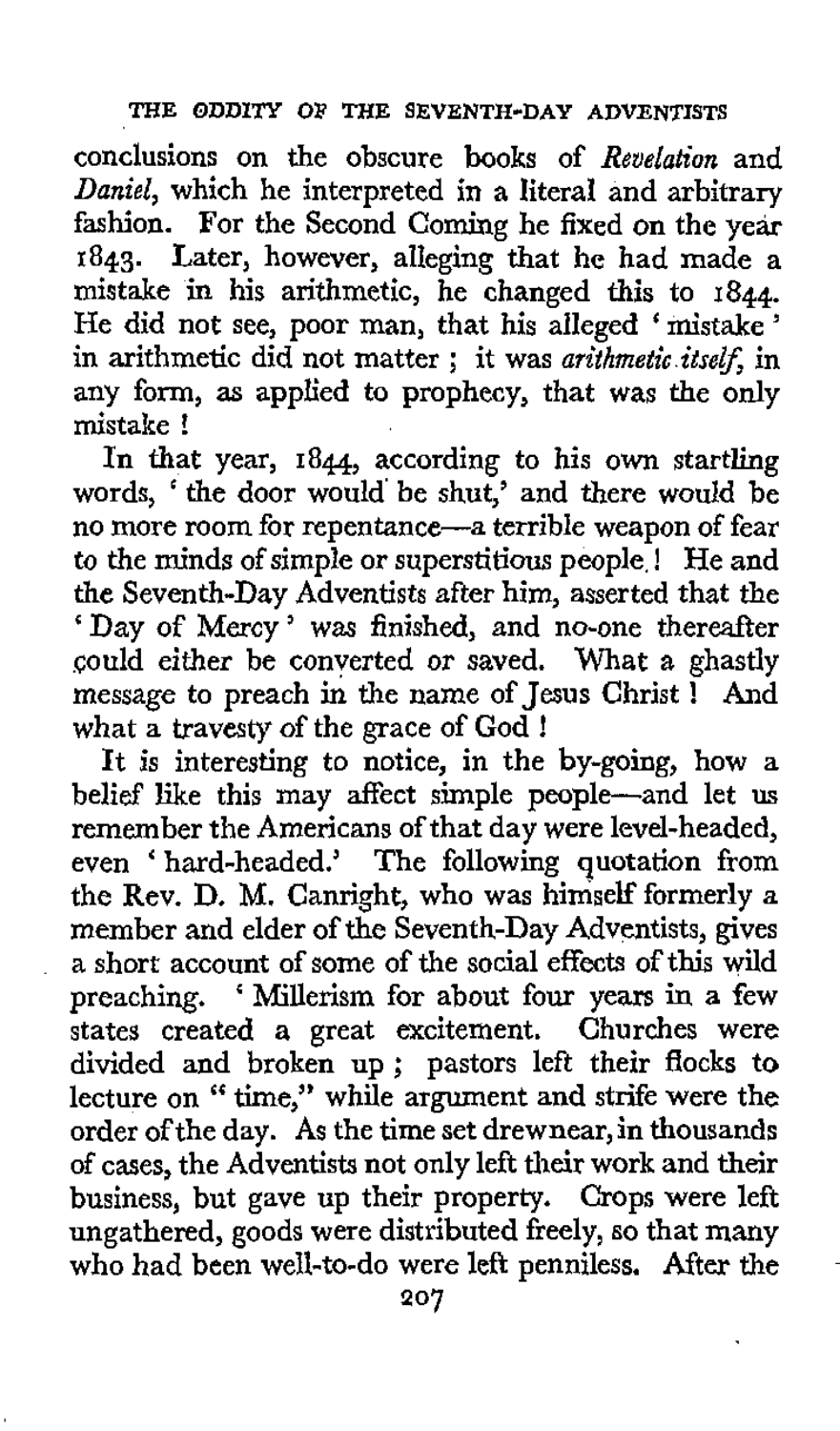time had passed, these people were destitute, and their families suffered. Many had to be arrested and put under guardians, to protect their families. Then the wildest fanaticism broke out here and there, which brought disgrace upon the very name of religion. Many said that the Lord had come ; probation was ended ; it was a sin to work ; all property must be held in common; all the churches were apostate, Babylon, etc. Some went into despair, and hundreds into doubt and infidelity-just what might have been expected. The glorious doctrine **of** the Second Advent was covered with shame. Satan rejoiced, while the cause of Christ was greatly injured.' **<sup>1</sup>**

**As** has always happened with these predictions, this special one ended in the usual fiasco. Nothing happened, and God's great world went on in His own good purposes. The only person who came out of the wild craze with any credit was Miller himself, the unfortunate author **of** it all. He very humbly acknowledged **his** error and expressed **his** regret publicly for his foolish prophecies. He afterwards wrote these ms footsit prophetics. The attention whole these<br>words : 'On the passing of my published time, I frankly acknowledged my disappointment. We ex-pected the personal coming **of** Christ at that time ; and now *to* contend that we were not mistaken is dishonest. **We** should never be ashamed frankly to confess our errors. I have no confidence in any of the new theories that grew out of that movement, namely, that Christ then came as the Bridegroom, that the **door of** mercy was closed, that there is no salvation **for** sinners, that the seventh trumpet then sounded, **or** that it was a fulfilment **of** prophecy in any sense.'

<sup>1</sup> Seventh-Day Adventism Renounced, by D. M. Canright, p. 72 **208**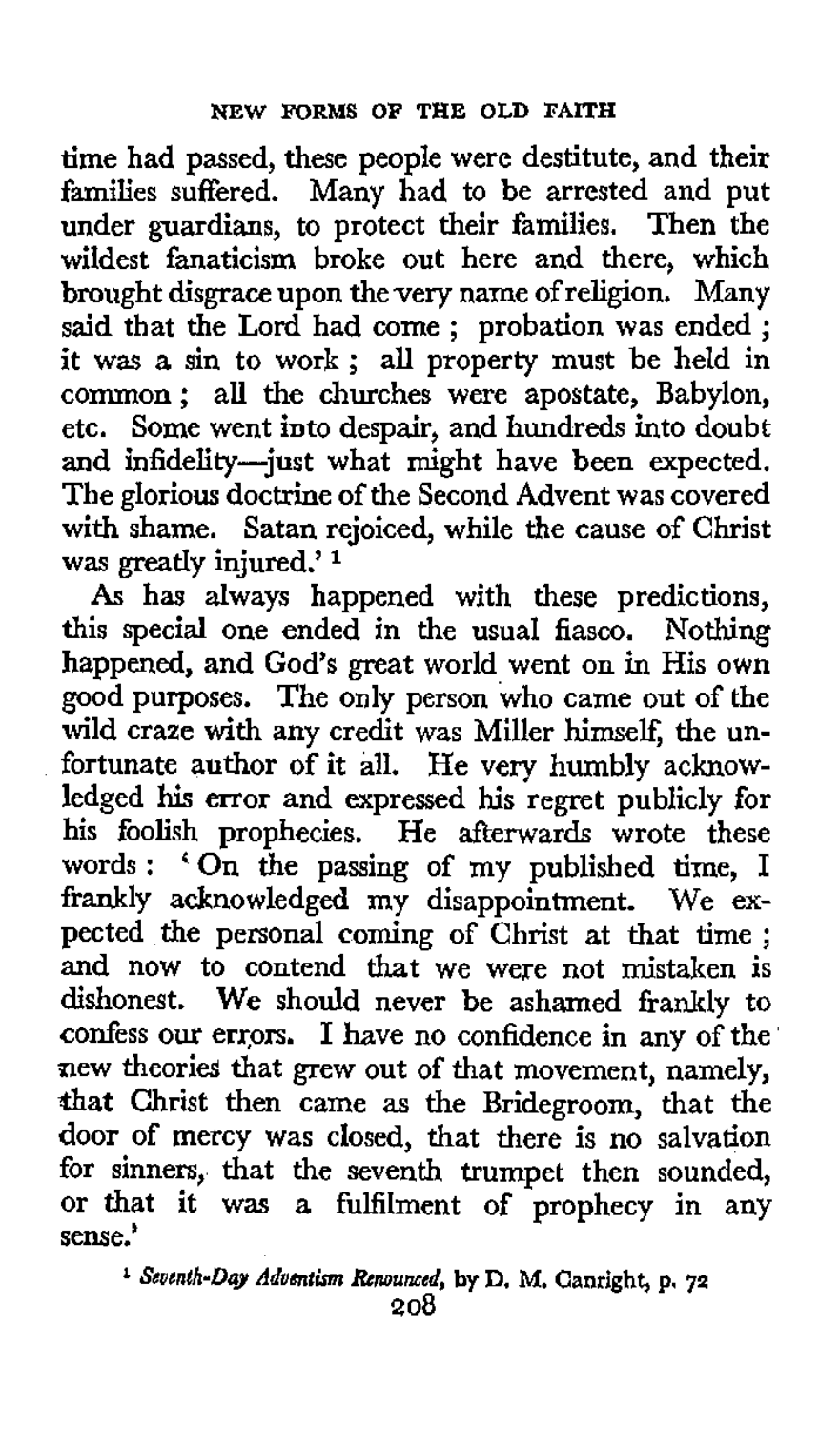Notice a part of Miller's last sentence, for it is important. He says, *I have no conjdence in any of the new theories that grew out oJrthat movement.'* This is worth noticing, for the Seventh-Day Adventists were the direct result of that movement. Though Miller, the author of the crusade, gave it up in sorrow and repentance, others carried it on-chief among them being Ellen Harmon, afterwards known as Mrs. White,

Meanwhile let **us** admit that Miller's honesty is unquestioned. No-one need quarrel with him for expecting the Lord's Return, though one instinctively shivers at all these irreverent attempts to fix times and seasons. But the man was quite honest and sincere in his belief. **As** soon **as** he saw clearly, not only that his calculations were wrong, but that *he wax wrong to calculate at all,* he openly expressed **his** regret and repentance, and went back, let us hope, to plough his farm with more knowledge and discretion than he had shown in ploughing through the prophets.

**2** 

Chief among those **who** were influenced by Miller's preaching was a young girl of about eighteen years of age, Ellen Harmon, afterwards **Mrs.** White. She was almost wholly uneducated, so much so \$hat her later ' divine revelations' had to be carefully edited in matters of grammar and syntax. She was sickly, **anzmic,** and highly hysterical. She tells **us** quite naively that she had been seriously injured in the face and head **as** a young girl, and since then had suffered constantly from fainting and epileptic **fits.**  Joining Miller some time in **1841-44,** she was greatly moved by his wild Adventist ecstasy; but when **her**  leader humbly retracted **his** foolish predictions, she not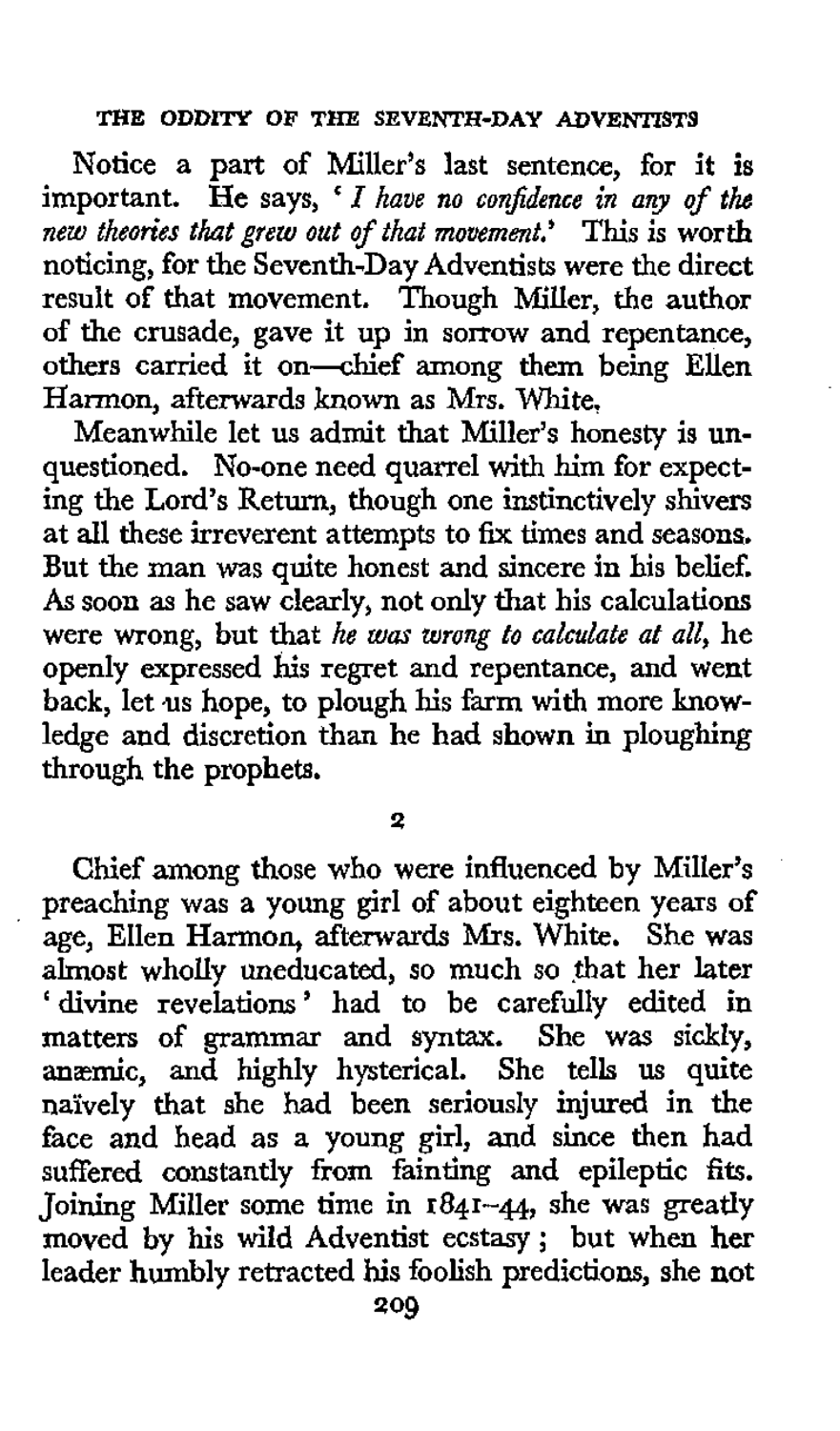only carried on the enthusiasm, but added so-called ' revelations,' given to her during her fainting fits, to support her teaching. She had these trances and ' visions ' with astonishing frequency, and produced a revelation almost by order, whenever she needed to keep any unruly people on the chain. I may not possess my natural share of human credulity, but what amazes me is how her thousands of followers, then and since, have believed that ' the very voice of God,' as **she** claimed, spoke through her crazy visions. Her 'Testimonies,' as they are called, are believed to be the only true exposition of the Bible, and are equal in inspiration to that of the Apostles. ' *It* is *God,'* she says, ' *and 'not an erring mortal who has spoken.'* Generally, we confine a person with these grandiose delusions within an institution; but I begin to despair of a multitude **of** my fellow-fools when I discover that an epileptic visionary like this woman, whose revelations so often contradict each other, and whose countless predictions have been obviously falsified, can yet drag thousands of people after her as **if** she were *the veu voice cf God.* 

From long years of acquaintanceship Mr. Canright speaks of her thus: ' I long studied Mrs. White to determine for myself her real character till her case is clear to **my own** mind. Naturally religious, young in years, uneducated, sickly, she was carried away in the ' Millerite excitement of **1840-44** Her **fits** she accepted as the power of God. Encouraged and sustained by her husband, this thought grew to be a reality to her. carefid study of her writings shows that each year she has become a little stronger in her claims of inspiration, till now she asserts that all her utterances, even in a letter or **a** sermon, are inspired. She claims that her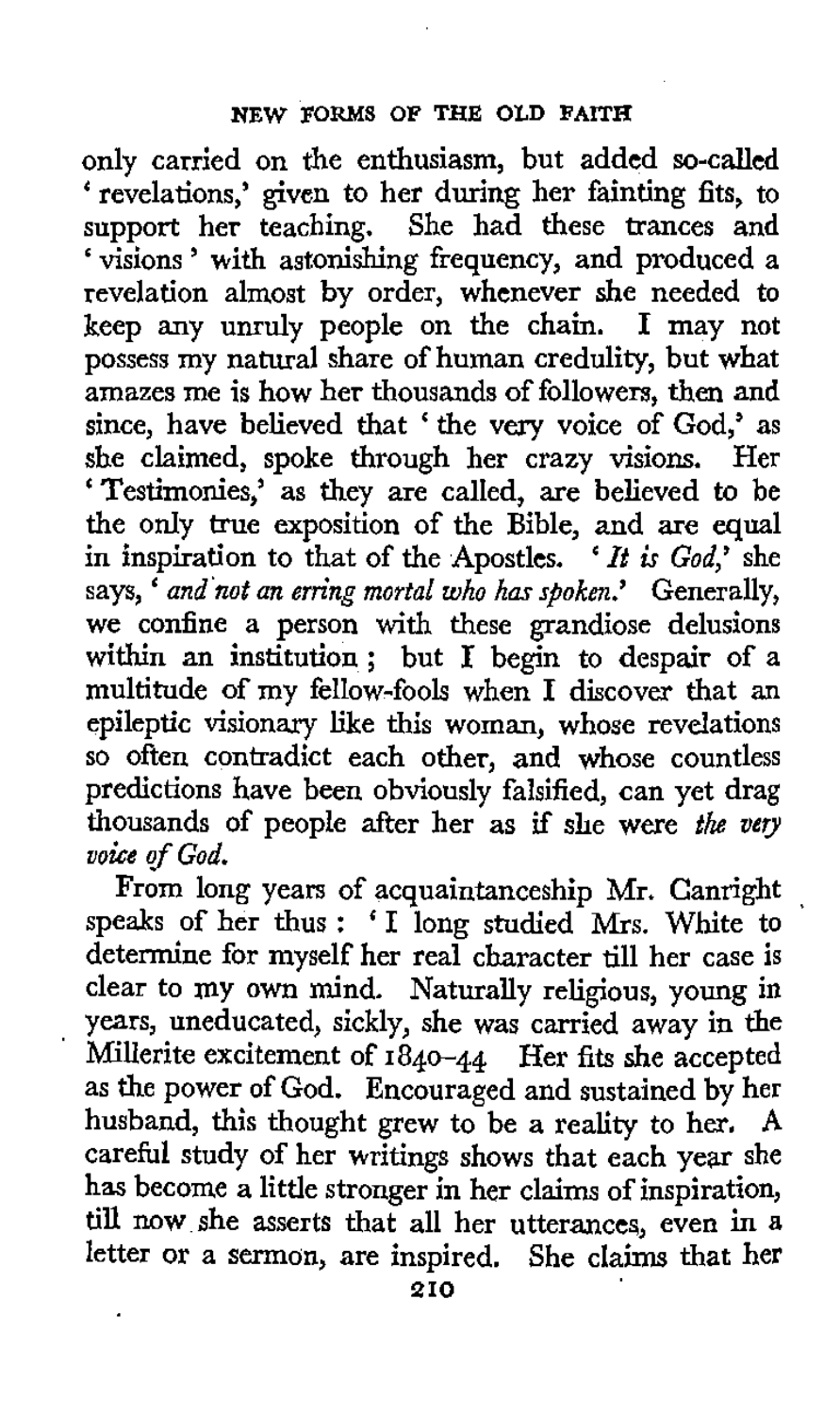dreams, her impressions of mind, are all the voice of God to her. She devotes thirty-eight pages of her *Testimony No.* 33 to vindicating her own high inspiration. Probably she has some way of fixing up her mistakes, contradictions and deceptions satisfactory to herself. So now anything she can learn in any way, any impression of mind, any thought clear to herself, is the Spirit speaking to her. **I** have no doubt she believes it. She is more deceived than her followers ; for many of them privately doubt her inspiration while publicly defending it.' **<sup>1</sup>**

My real despair about a system like this, founded as it is. on someone's religious megalomania, is not that this or that person proclaimed it, but that a thousand other apparently sensible people ever believed it ! After all, we cannot do much with the afflicted person except be sorry for her. But what are we to do about the thousands of simple people who so pitiably believe , in her and regard her as the *voice of God?* The real tragedy does not lie in the woman, but in that multitude of credulous people who almost compel us to despair **of** the human mind.

By her revelations, Mrs. White has managed to found a Church whose aggressive agencies are described in the opening paragraph of my Lecture. To this Church-which alone harbours the true believers-all other Churches are as the Whore of Babylon. The charity of the Churches which claim to be the 'true believers' sometimes strikes me dumb-whether they be Mormons, Russellites, Seventh-Day Adventists, or, for that matter, certain kinds of Catholics. 'True believers ' so often roundly damn **all** other believers and unchurch **all** other churches.

<sup>1</sup> Seventh-Day Adventism Renounced, by D. M. Canright, pp. 137-38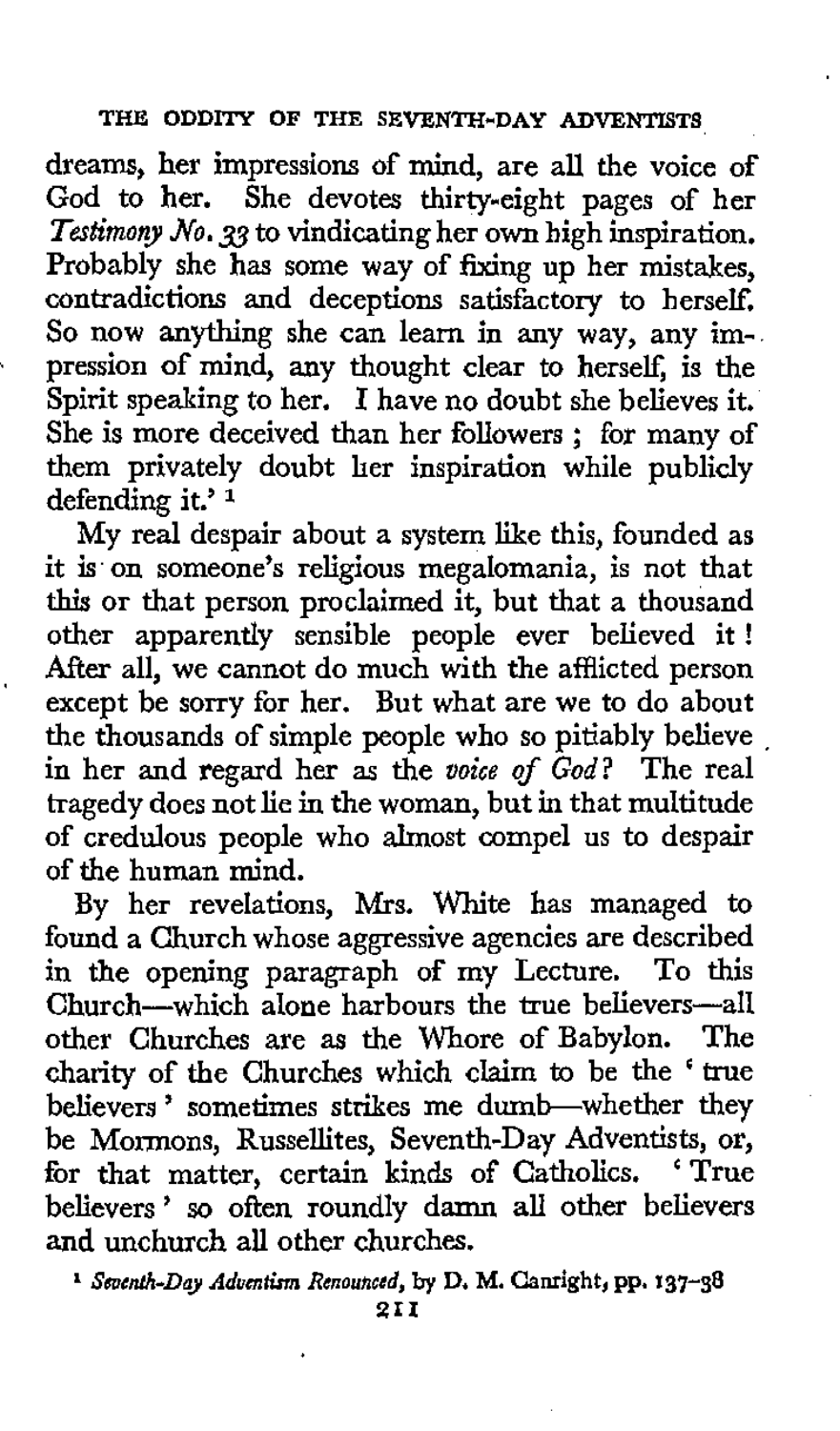There is no need, fortunately, to say much of **Mrs.**  White's Adventist predictions. People who **fix** times and seasons for God, and who set dates for the promised Coming **of** Jesus, always seem to me to be hopelessly outside the New Testament. Our Lord foretold His Own Coming as the great hope of the Church and the Kingdom, and earnestly asked His people to 'watch and pray.' But on **no** occasion did He ever hint that His advent was a matter for our speculation or *com*putation. Indeed, He admitted frankly that days and dates were actually beyond His **own** knowledge. In what way. I wonder, can the servant be greater than his Master ?

I have been challenged regarding a statement **I** made that ' prophecy is not prediction.' **1** May **I** refer to it here ? I believe with any fellow-Christian that prophecy is forthtelling, but is not fore-telling, as if the prophet were giving a map of the distant future. All Adventist systems that deal in specious verification **of** events, the fixing of times and dates, and the identifying of 'Beasts' and Angels' and what not, are certain to fail. On the one hand, **I** cannot help thinking that they profess to know more than their own Lord ; and on the other hand, since they are based on time, time itself will kill them !

I think, then, that we may leave Mrs. White's Adventist predictions alone. **In** any case, they have miserably failed. It may be that there is always something in the innate ecstasy of Christianity which may keep throwing up queer systems like this. But, on the other hand, there is also something in the equally *innate sanity* of Christianity which will reject them as pagan, and essentially irreligious.

<sup>1</sup> See Chapter XII, 'Anglo-Israel' and Chapter X, 'The Millen**nium** '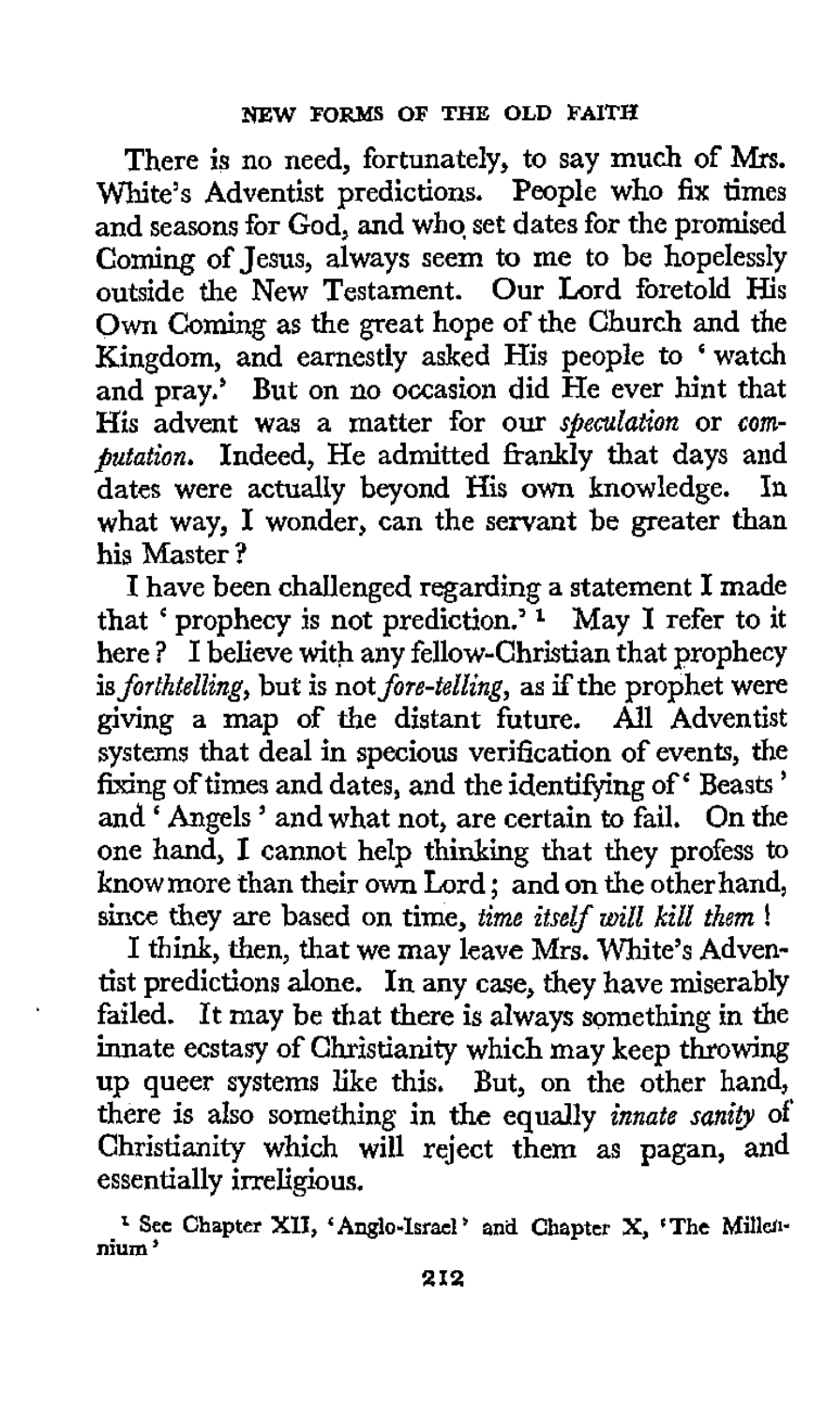But Mrs. White was not only a predictive Adventist *of* this sort : she was especially a *Seventh-Day* Adventist ! Here we meet what is most typical of her creed-to me *the* tragedy of a pathetic Legalism.

Before her day many peaple have asserted that the Christian Sabbath should not be observed on the first day of the week, but on the seventh day, i.e. the ancient Jewish Sabbath.

Whenever it has cropped up in the past, one can perhaps understand in a small degree this narrow legalistic point of view. In the first place-'as was His wont'-Jesus Himself constantly honoured and used the Seventh Day during His **ministry** as the day of special worship. In the second place, the early Christians in Palestine, and everywhere among Jewish settlements, continued to use the official Jewish Sabbath as their day **of** rest and praise. Thirdly, the Apostle Paul, as we learn from many passages, honoured the Jewish Sabbath whenever he visited any scattered colony of the Jews. And lastly, there is no record in the New Testament of any definite command or decision to change the Christian Sabbath from the seventh day *of* the week to the first.

In fact the two days persisted side by side **for** some generations, the seventh day being observed among the *Jewish* Christians, especially in Palestine, and the first day among the *Gentiles* all over Europe and Asia. **As** the Gentile Christians of the Roman Empire grew more and more in numbers and power, and the Jewish Christians less and less, gradually the Christian Sabbath became more and more the First Day of the week, until it became universally  $213$  is **<sup>16</sup>***(808)* **213**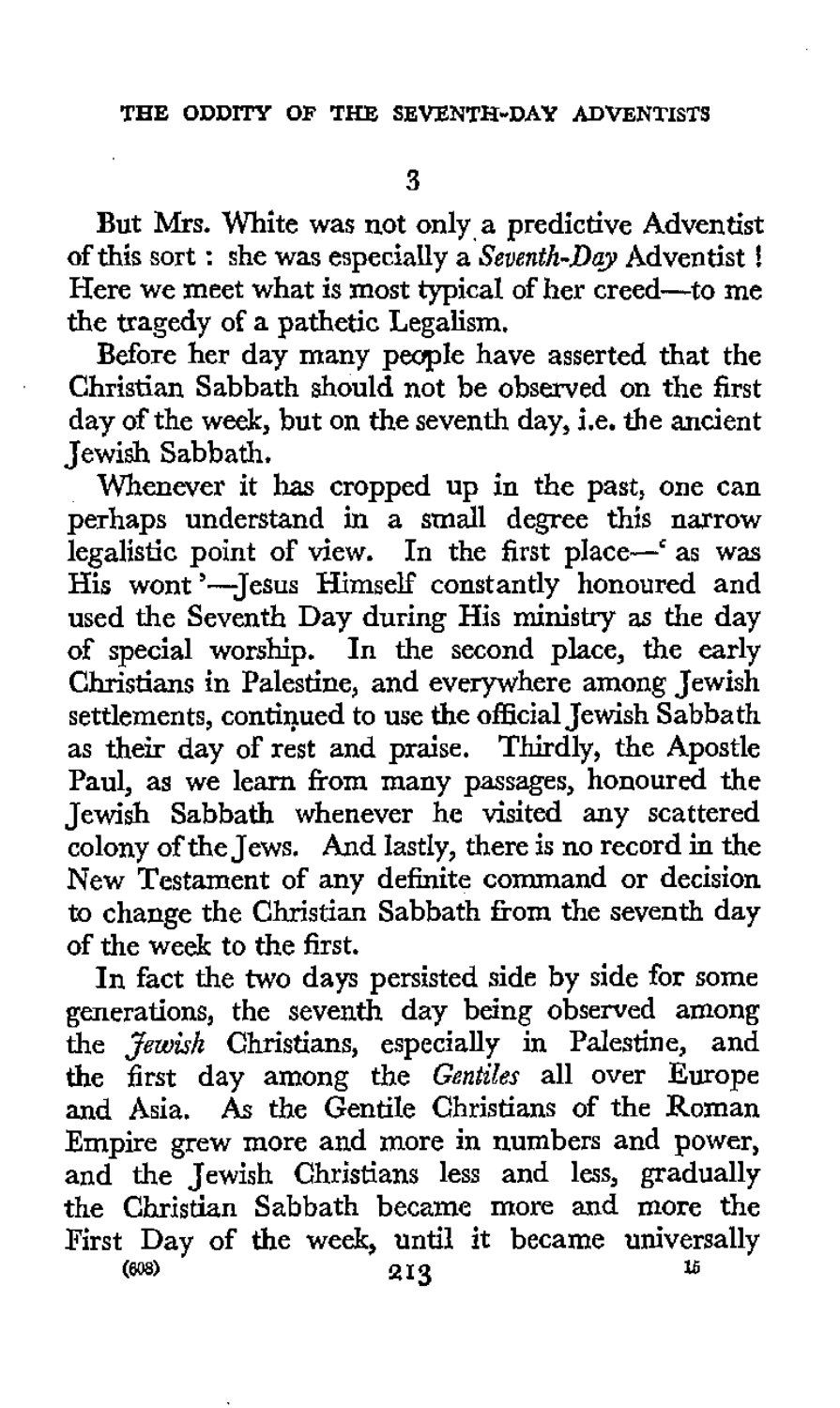accepted. And in time, everyone felt that it was the only fitting day for the Christian day of worship : for Christ's resurrection was on the first day of the week, that day of God's victory which meant a new life for the world.

But **Mrs,** White went beyond all others in supporting her belief. She employed her easily arranged and most convenient 'revelations' to prove that the only true Christian day of worship is the seventh day, and that all who neglect this **truth** are sinners. God revealed to her, in one of those fainting-fits so pitifully regarded by any wise doctor, that the whole of Christendom had sinned in this matter. According to her 'vision,' this Seventh-Day observance is the crucial thing that makes a man a Christian.

She bases this' on a curious distinction that may either make us smile or groan. In the first place, she agrees with all other Christians that the ancient 'Jewish Law' was abolished by Christ. But she divides that law arbitrarly into two, the *ceremonial* law and the *moral* law. The ceremonial law she calls the ' law of Moses'; the moral law, as given in the Ten Commandments, she calls the ' law of God.' She claims that the Ten Commandments are the only law **of** God in the strict sense.

**Now,** so she argues, since the observance of Sabbath on the seventh day occurs as one of the commandments of the ' moral law,' and since, further, it was only the ceremonial law and not the moral law which Christ abolished, therefore the observance of Sabbath on the seventh day stands unrepealed and wholly obligatory on the Church of Jesus. **As** a consequence, since the observance of Sabbath on the seventh day is a moral commandment, all Christians who have observed the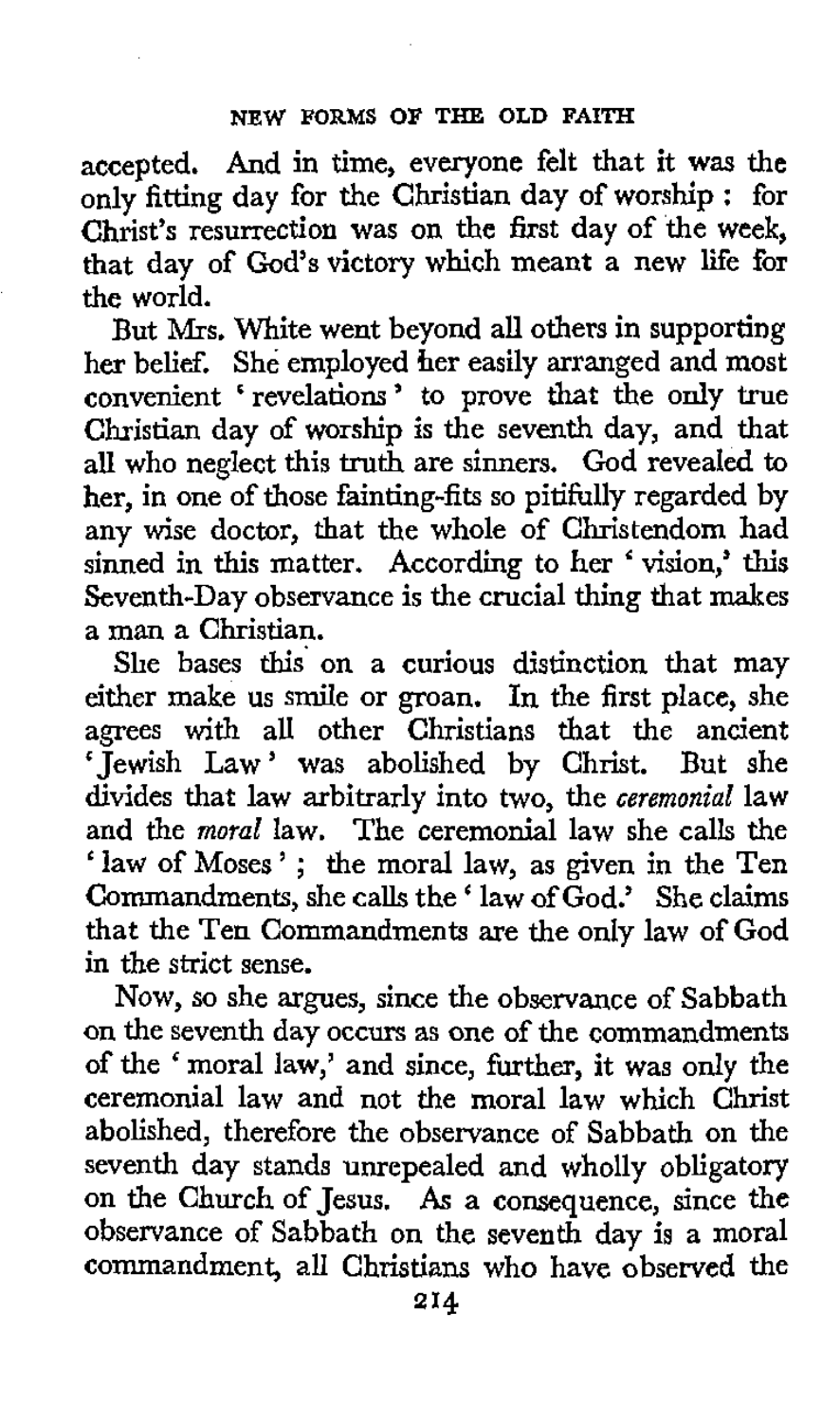first day of the week, our so-called ' Lord's Day,' are hopelessly lost.

*After thk, I believe that the angels can weep.* 

As this point has cropped up again and again in the history of the Church-though fortunately .never **as**  something on which to found a divisive denomination -let us consider the question for a moment.

(i) Her distinction between the 'ceremonial' and the 'moral' law in the Old Testament is entirely illusory. That the one is the ' law of Moses ' and the other the ' law of God ' by contrast, is pure imagination on her part, so far as the words of the Bible are concerned. Regarding the ' ceremonial ' law, we read, 'And Moses came and told the people all the words of the Lord, and all the judgments : and all the people - answered **with** one voice, and said, **All** the words which the Lord hath said will we do.' **1** Thus the Bible makes no distinction between ceremonial and moral law, as if the one were any more or any less the ' law of God ' : both are called equally ' the Words of the Lord.'

(ii) Even were there such a distinction in the mind of the Old Testament as she suggests, can we mention anything that is just so much a matter of *pure ceremonial* as the observance of any one special day for Sabbath rest and worship? Surely it is obvious that the only religious issue in the matter is that men should have some day of rest and praise. It is merely a question of gracious convenience which day is chosen for universal observance. We are not legalists, like the Jews ; and we are certainly no longer ' under the law.'

(iii) If we read Frazer's *The Golden Bough,* we shall find that all early peoples actually regarded so-called ' ceremonial law ' as more sacred, holy, and God-given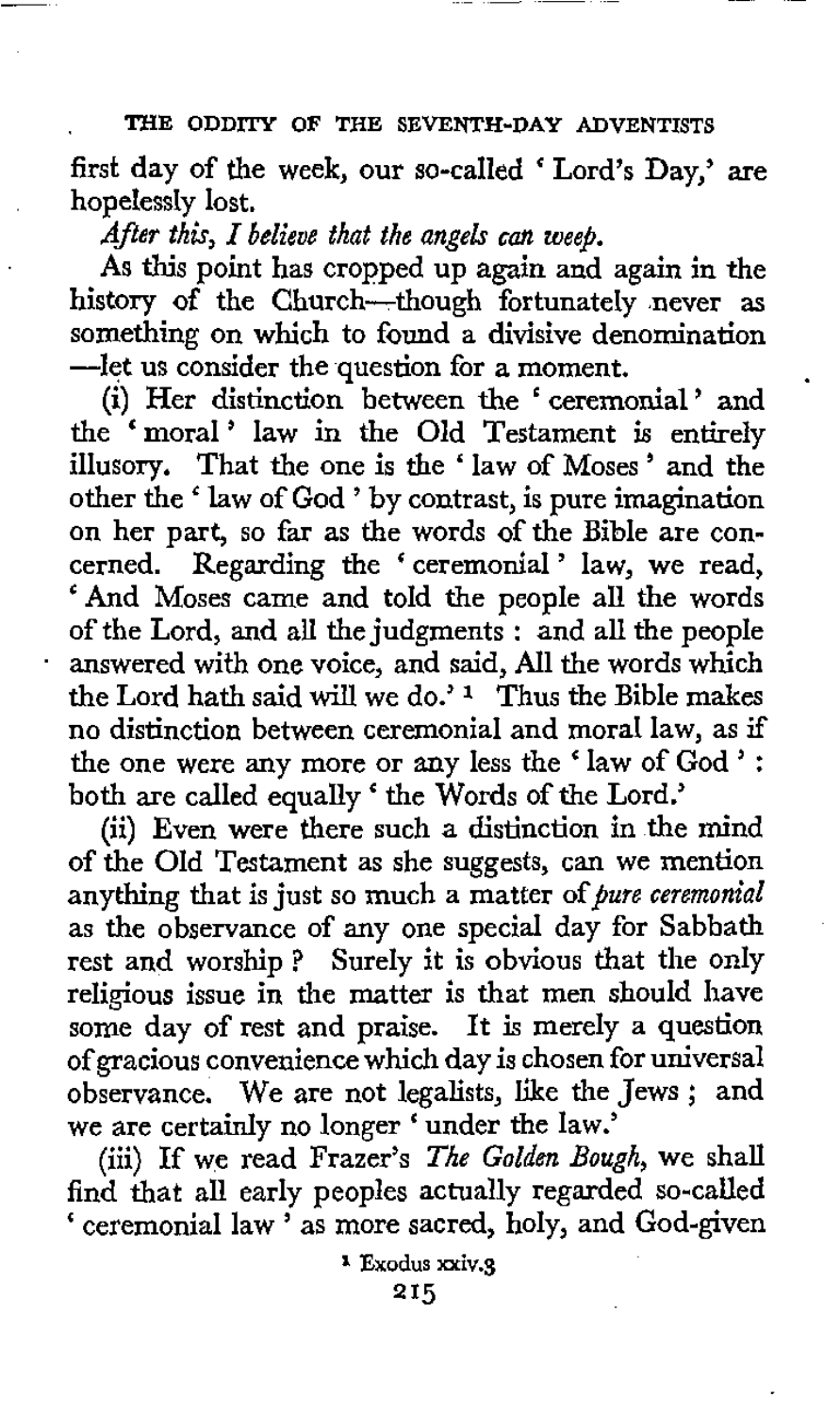**than** what we generally call 'moral law.' At first it may seem odd and almost incredible to us that the observance of a ceremony should be regarded **as** more binding and sacrosanct than a law of ethics or conduct. But Frazer shows clearly how this came about. The only way in which primitive people could be held to ideals of conduct was by impressing on their minds the sacredness of their ceremonial rites. Only this can explain how, in early religions, matters of' taboo ' were regarded as much more important and sacred than mere sins of conduct. The people were held to the moral ideas of their religion mainly by **the** sacredness attached to all sorts of rite and ceremonial. Thus there is not a single religion of early days which does not impress upon its people that its ceremonial rites are the only means of salvation, and that they are the ' word of God ' to the nation or tribe. The Jews, in their respect for their ceremonial law, were no different from others ; to them, **as** shown in **the** Old Testament, the ceremonial and moral laws were equally the ' Words of the Lord.' If you abolish the one, you abolish the other.

 $\mathbf{r}$ 

**4** 

We know that from the earliest days *of* the Christian Church, the ' first day of the week ' was openly regarded as the Christian Sabbath. This was based on two clear points :

(i) It is the Christian contention that all the laws and customs of the old Jewish system were abolished in the full revelation of Jesus Christ. In the apostle's phrase, Christians are no longer ' under the Law,' any former Law of the ancient system, but are under Jesus Christ, who has abolished the letter **of** the Law by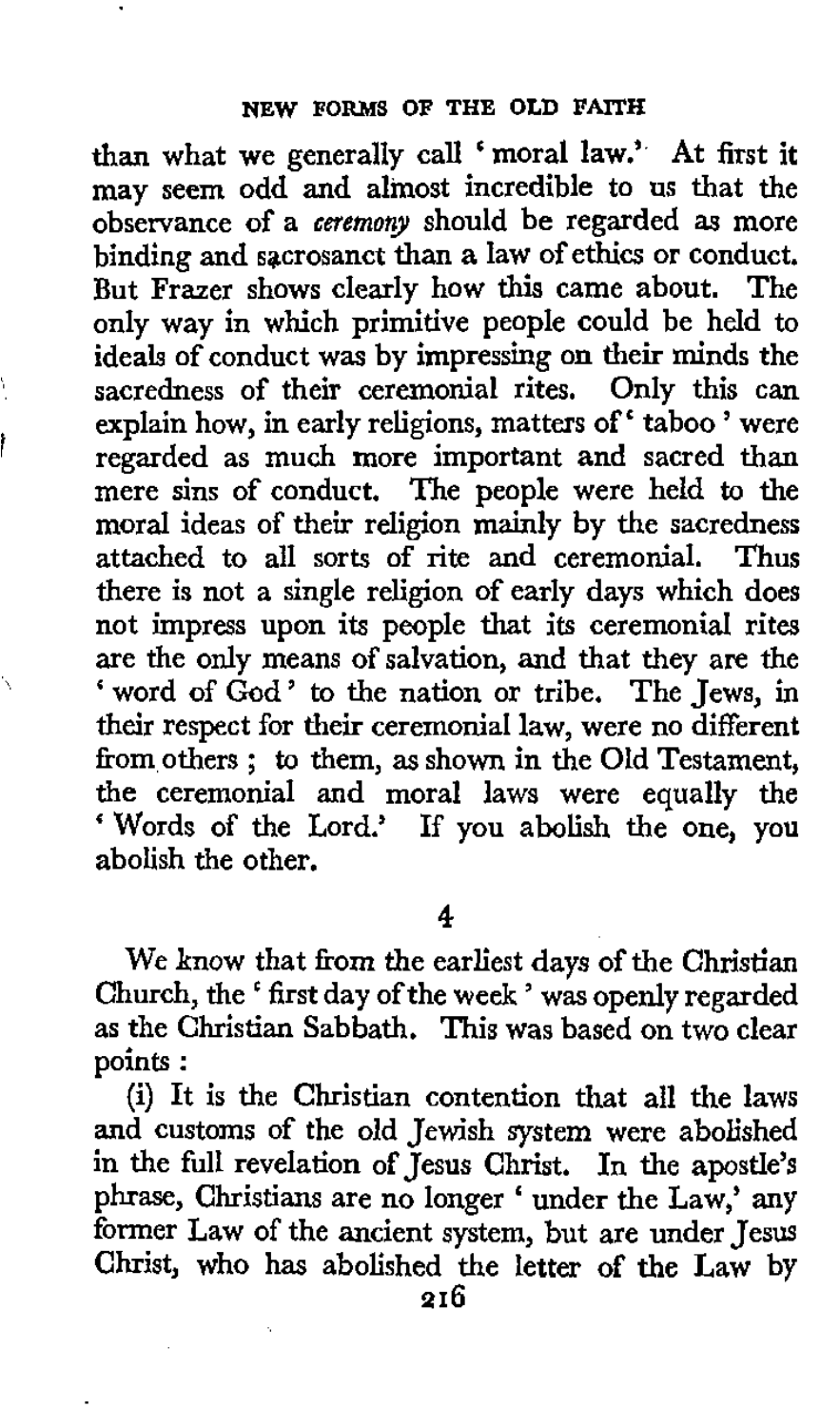fulfilling its spirit perfectly. This does not mean that we have no Law, but only that we have a *new Law,* **a**  Law bigger, greater and more wonderful than all the laws given to Israel under Moses.

For instance, under the law of Moses, there were minute and detailed instructions about a man's relation to his neighbour. He must treat his neighbour thus and thus, in this good way and in that. But this particularizing treatment of detailed precept is superseded by Christ's nobler and greater instance of neighbourly duty in the parable of the Good Samaritan, **with** all it entails, This is not *lessening* the moral law, but deepening it, enlarging it, making it universal and spiritual. The lesser law is not discarded, it is only comprehended and perfected in the greater. Jesus, as we say, freed us from 'the shackles of precise commands,' and gave us the finer compulsion of the perfect ideal. Thus instead of narrow enactments and limiting commands, He gave us boundless directive principles, not so much exhaustive details as limitless horizons and perfect ideals.

Let us take one striking example of how even the so-called 'moral law' of the Old Testament was superseded. Among the Ten Commandments there is this-' *Thou shalt not kill*.' But at best this is merely a negative commandment; for under it a man might claim to be virtuous if he had never killed a fellowman, no matter how often he had *wished* to do it, and even *planned* to do it. He might claim with confidence, let us say, that he was entirely guiltless of murder. But under the greater law of Jesus, this ancient law is no longer needed, for the Christian faith now gives an infinitely higher standard-' **If** thine enemy hunger, feed him; if he thirst, give him drink.' It says,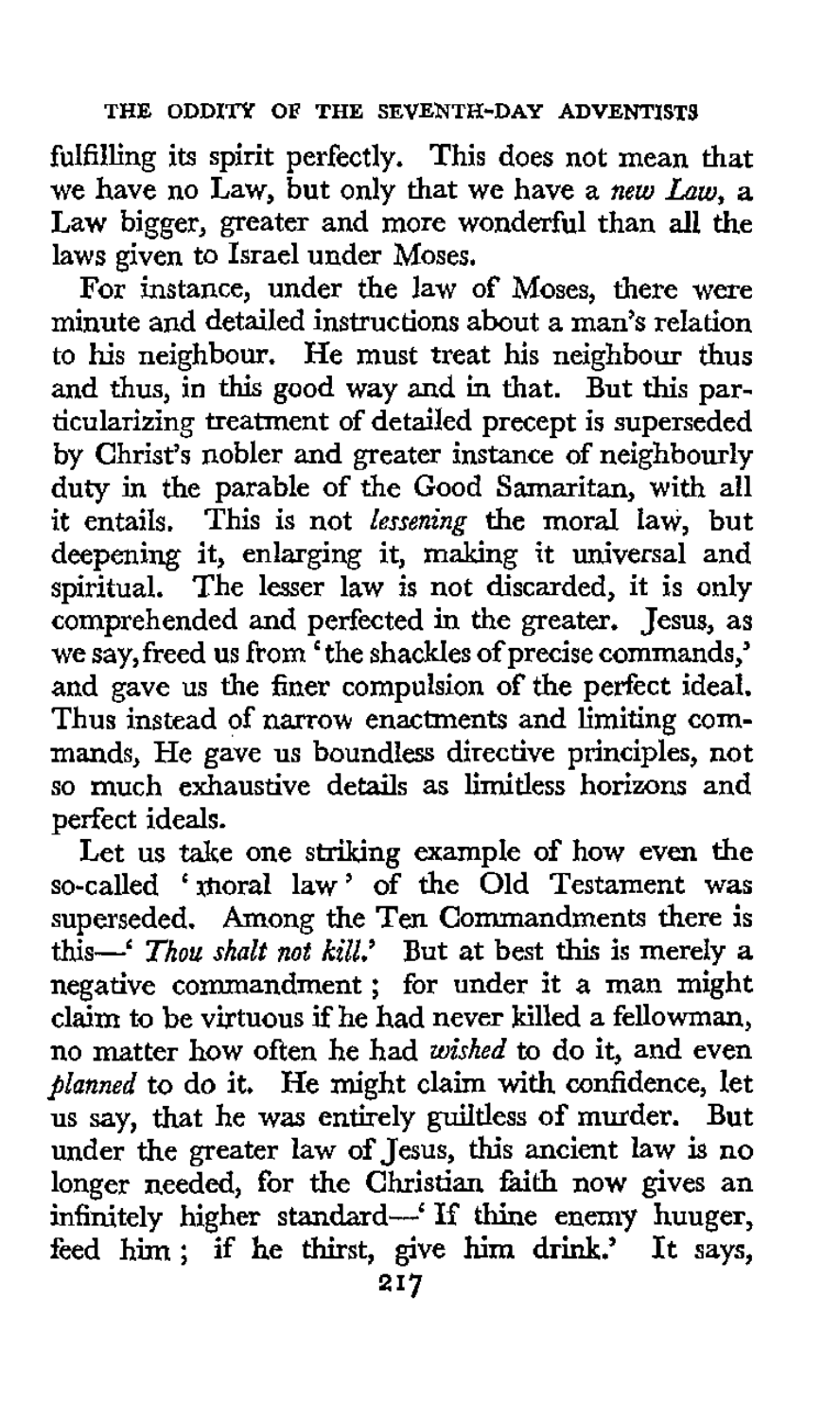' Dearly beloved, avenge not yourselves, but rather **give**  place unto wrath.' 'Recompense to no man evil for **evil.'** In **I** John **iii.15** the Christian position is **thus**  enlarged, 'He that hateth his brother is a murderer.' That is, the greater commandment includes the lesser.

In the same way, the Decalogue says, ' *Thou shald not commit adultery.'* Christianity does not abolish this law, except by saying something a million times deeper. In St. Matthew v.27-28 Jesus says, 'Ye have heard that it was said by them of old time, Thou shalt not commit adultery ; but I say unto you, That whosoever looketh on a woman to lust after her hath committed adultery with her already in his heart.' Thus the 'negative goodness' of the Ten Commandments is gloriously changed into a positive principle of holiness within. And this is why Jesus could say 'Think not whilm. And this is why jesus codid say Think hot that I am come to destroy the law, or the prophets : I am not come to destroy, but to fdfil.'

The same attitude runs through the entire New Testament, ' Put ye on the Lord Jesus Christ, and make not provision for the flesh, to fulfil the lusts thereof.' Thus the old law, of which the Ten Commandments form but a special part, is for ever replaced by **a** more searching law, infinitely more beautiful, thorough and spiritual-the law of Jesus Christ which asks **all**  Christians to walk in the perfect ways of God.

Thus, when the out-dated Mosaic Law was superseded, the old Jewish Sabbath, which was merely a part of it, went with it. We are no longer under the bonds of the Laws of Israel : we are under the deeper, finer, and wholly perfect laws of the ' new commandment.'

(ii) The second point is this. Not even the Seventh-Day supporters can deny that from the earliest days of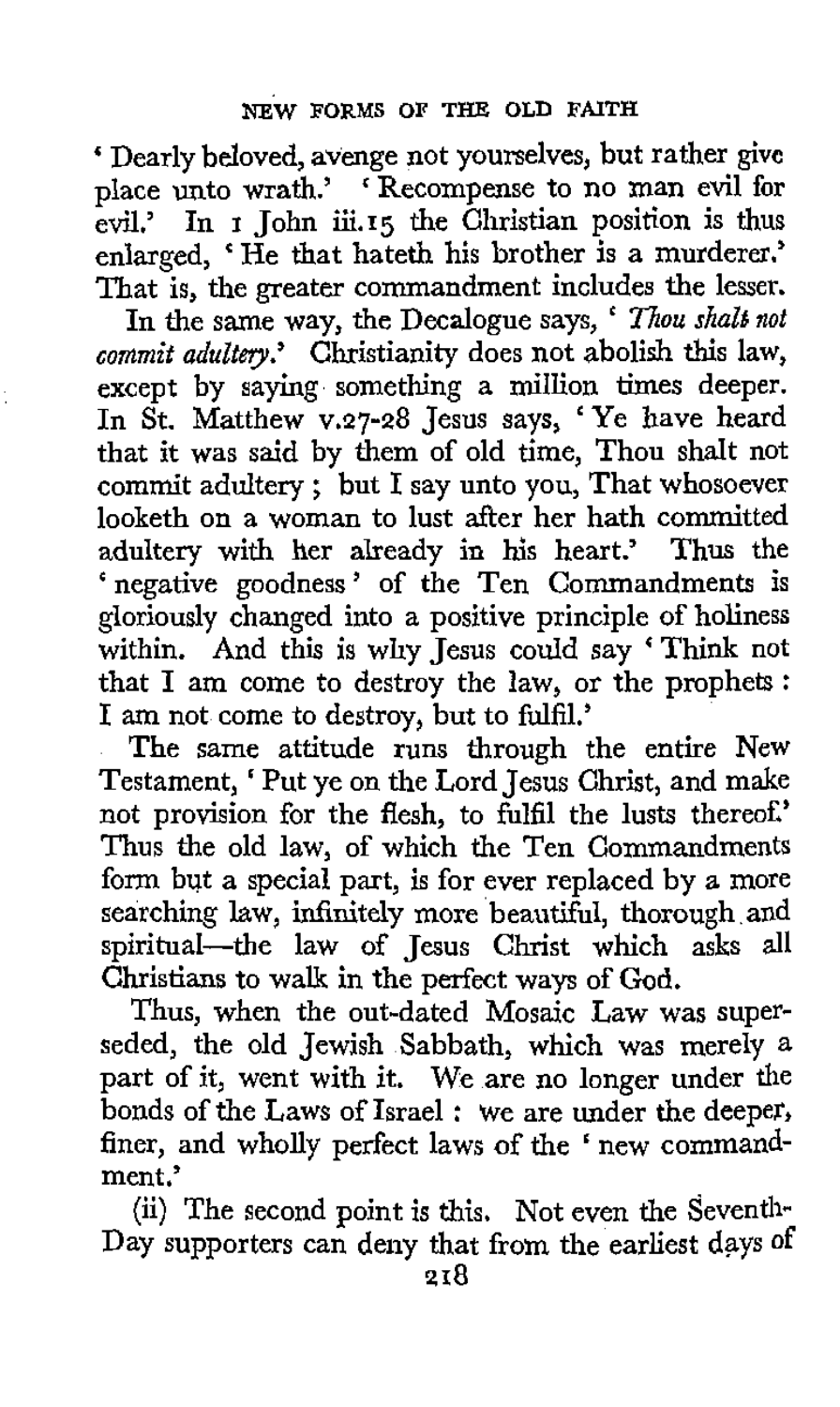the Church, according to our records, Christians every- . where learned to honour the first day of the week as their peculiar Sabbath or Sunday, as representing the day of Christ's resurrection and triumph. Since He rose on the First Day of the Week, that day became sacred *in* Christian thinking, and so in Christian worship. Three short examples of this early change will be proof enough  $:-(a)$  In the First Epistle to the Corinthians xvi.2-one of the earliest of Paul's epistles -he says to the people : 'Upon the first day of the week let every one of you lay by him in store, **as** God hath prospered him.' *(b)* In the **Book** of Acts *xx.7,* we read, ' And upon the first day of the week, when the disciples came together to break bread, Paul preached unto them.' What can show more clearly than this how the Christians of the first generation made this day their day of worship and communion? **(c)** In Revelation i.10, John writes from Patmos, ' I was in the Spirit on the Lord's day.' Notice--the Lord's Day-no longer the old Jewish Sabbath. On such a point as this, **my** own judgment is clear. **I** would *go* so far as to say that even if we could prove that the disciples were wrong in giving up the Seventh Day of the Mosaic Law and substituting the First Day of the week, the day when Christ rose from the dead, then I would rather be wrong with the early Church than be right with Moses !

(iii) We live under grace--that free grace of Jesus which saves us from the tyranny of empty ceremonial. If we recall how our Lord treated the sacred Jewish Sabbath, when larger issues arose, what can we make of the narrow obscurantism of this sect ? ' I saw that the Holy Sabbath is, and will be, the separating wall between the true Israel of God and unbelievers, and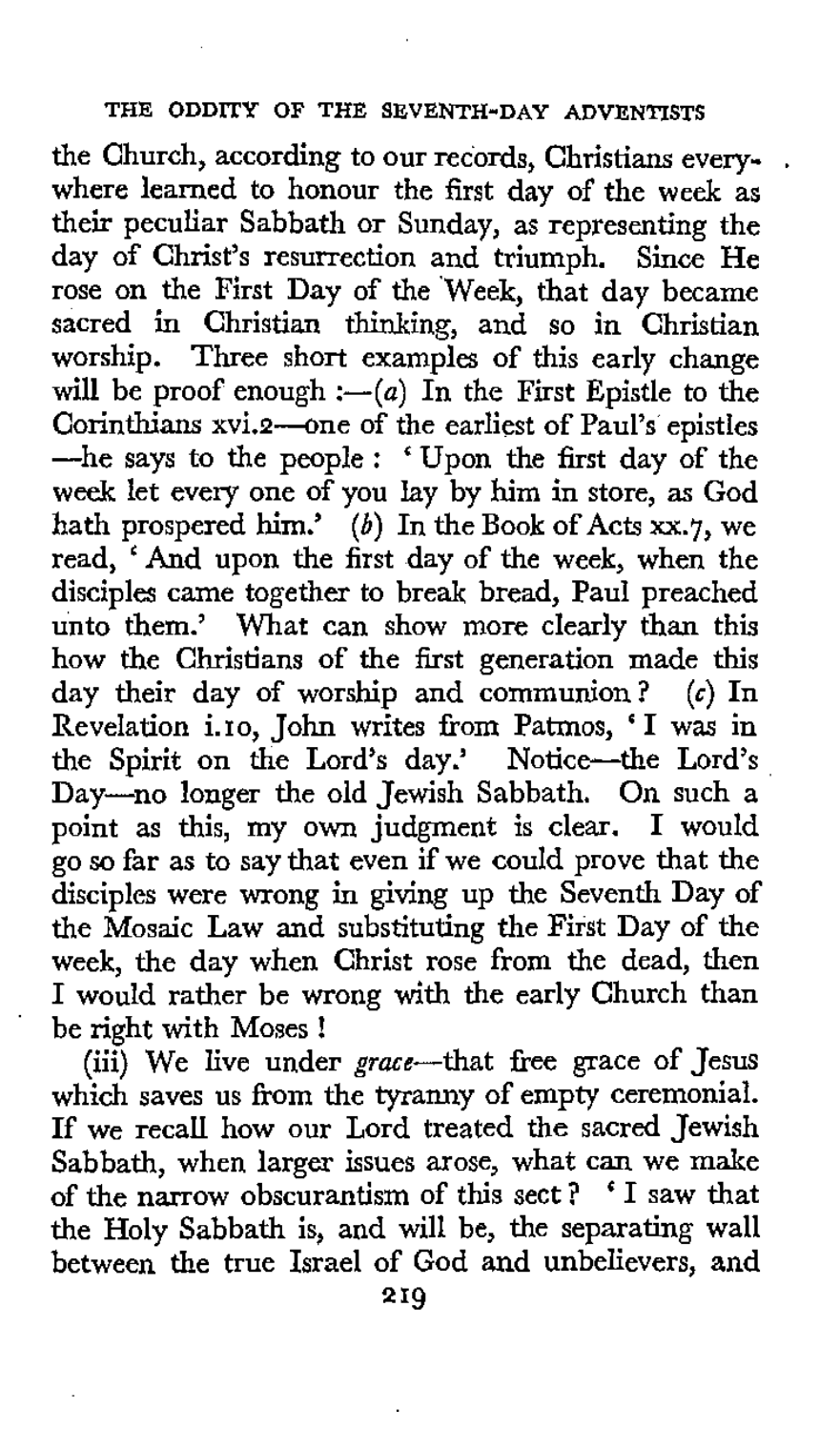that the Sabbath is the great question to unite the hearts of God's dear waiting saints.' That may be bad, but this is worse : 'Then  $\overline{I}$  was shown a company who were howling in agony. **I** asked who this company were. The Angel said, These are they who have once kept the Sabbath, and have given it up.' Like Dante, possibly ! But is it like Jesus ?

 $\mathbf{L}$ 

(iv) As a last summary-what **is** *the bother all about?*  What has this 'legalistic splitting of straws' to do with Jesus, or holiness, or redemption, or the goodwill of a saved life? We live in the Spirit, and in the ' freedom ' of Christ's will for us. This whole business is settled by the great Christian proclamation-' Let no man thereforejudge you in meat, or in drink, or in respect of an holyday, or of the new moon, or *of the sabbath dgs* : which are a shadow of things to come ; but the body is of Christ.' (Colossians **ii.16,** 17.)

**5** 

**I** can therefore find no ground, either in reason, Scripture, or history, for these Seventh-Day Adventists. In the first place, it is worth noticing that they have had to give up the Adventist expectations of William Miller, which gave them their only reason to be. These expectations have been belied by the simple facts of history. Even Miller, in his full statement of his repentance, wrote ' **I** have no confidence in any of the new theories that grew out of that movement.' That is more than enough to settle their ' adventism ' for good and all.

In the second place, they base their system on a false distinction between the ceremonial law, and the moral law of the Old Testament. It was one **law;**